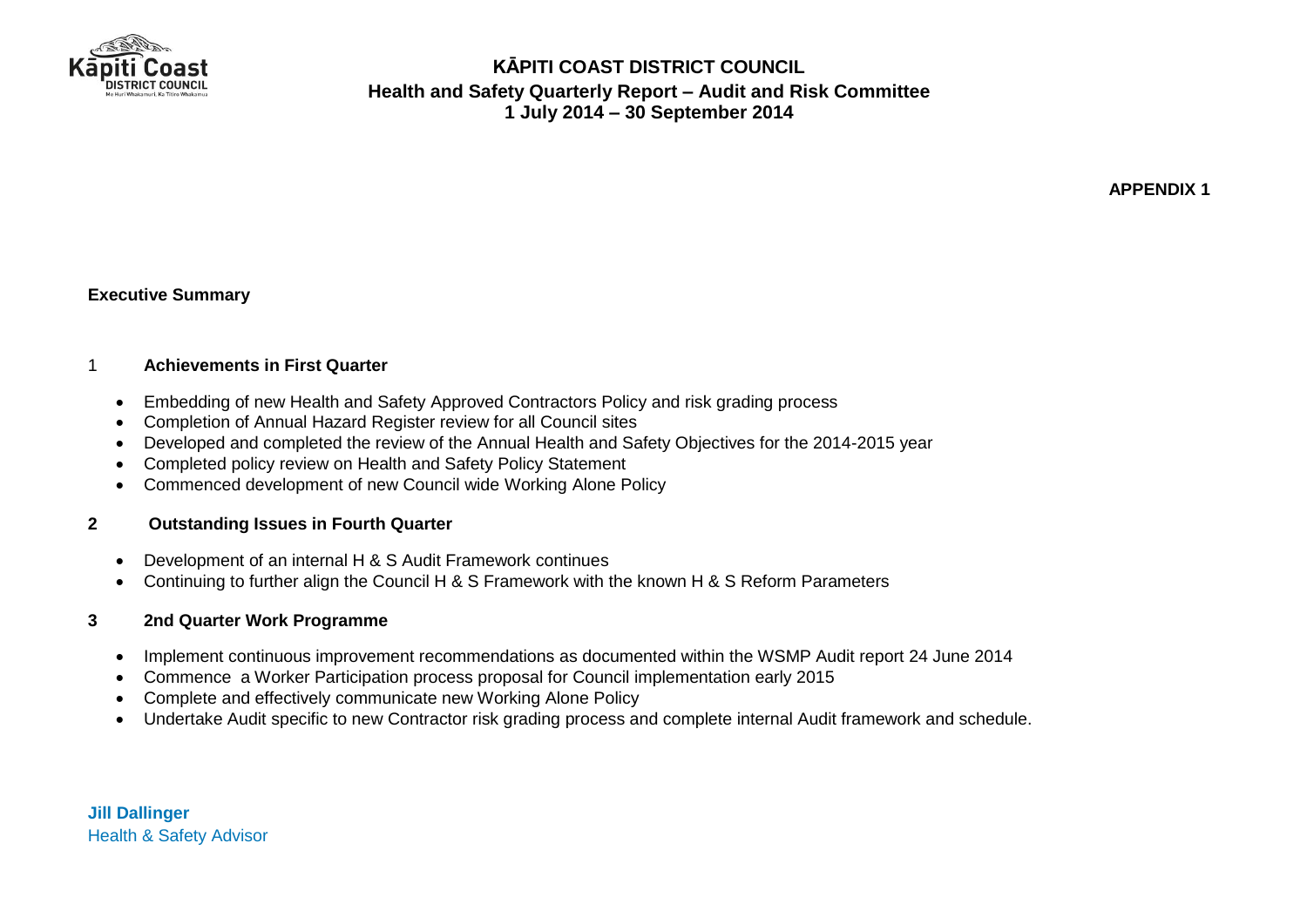

| <b>Subject</b>                                                   | <b>Status</b>                                                                                                                                                                                                                                                                                                        | <b>Comment on Subject</b>                                                                                                                                                                                                                                                                                                                                                                                                                 | <b>Evidence Available (if required)</b>                                                                    |  |
|------------------------------------------------------------------|----------------------------------------------------------------------------------------------------------------------------------------------------------------------------------------------------------------------------------------------------------------------------------------------------------------------|-------------------------------------------------------------------------------------------------------------------------------------------------------------------------------------------------------------------------------------------------------------------------------------------------------------------------------------------------------------------------------------------------------------------------------------------|------------------------------------------------------------------------------------------------------------|--|
| <b>Policy and Planning</b>                                       |                                                                                                                                                                                                                                                                                                                      |                                                                                                                                                                                                                                                                                                                                                                                                                                           |                                                                                                            |  |
| Health<br>Safety<br>and<br>Annual Objectives (Plan)<br>2014-2015 | The H & S Annual Objectives set out the high<br>level plan of what is to be achieved for the<br>year by the Health and Safety Committee.<br>The 2014-2015 Objectives were developed<br>by the H & S Committee and approved by the<br>SLT on 27 <sup>th</sup> August 2014.                                            | The focus of the Annual Objectives this year is<br>primarily on the Health and Safety Reforms due<br>for release in April 2015. The reforms will have<br>some impact on the way Health and Safety is<br>applied and will require response in terms of<br>application from Council to ensure Council<br>complies.                                                                                                                          | 2014 - 2015 Annual Objectives                                                                              |  |
| Health<br>Safety<br>and<br>Policies                              | Scheduled Review of Health and Safety<br>Policies is ongoing as per the schedule within<br>the Health and Safety Policy.<br>Development of new policy occurs on the<br>basis of need identified through hazards or<br>as a result of change to the legislation. All<br>policies are available on the Staff Intranet. | Policies reviewed this quarter by the SLT are:<br>Health and Safety Policy Statement reviewed and<br>renewed for 2014-2015 year.<br>Council has commenced a review of the current<br>Operations Working Alone Policy which will be<br>broadened to that of a Corporate Working Alone<br>Policy with overarching principles for the entire<br>organisation.                                                                                | <b>Health and Safety Policy</b><br><b>Health and Safety Policy Statement</b><br>Draft Working Alone Policy |  |
| Contractor Management<br>of Health and Safety                    | Council<br>continues<br>embed<br>the new<br>to<br>Contractor Policy and Process using a three<br>tiered Risk grading system.                                                                                                                                                                                         | Response from Contractors has been consistent<br>and in the main positive. Registration has<br>possibly peaked with 146 Contractors Registered<br>currently as having completed the process or are<br>actively working through the process.<br>Recent review of the Con 1 Application form has<br>provided clearer guidelines for Contractors on<br>Council expectation regarding this process. This<br>has reduced the response queries. | <b>Contractor Application Forms</b><br><b>Approved Contractor Register</b>                                 |  |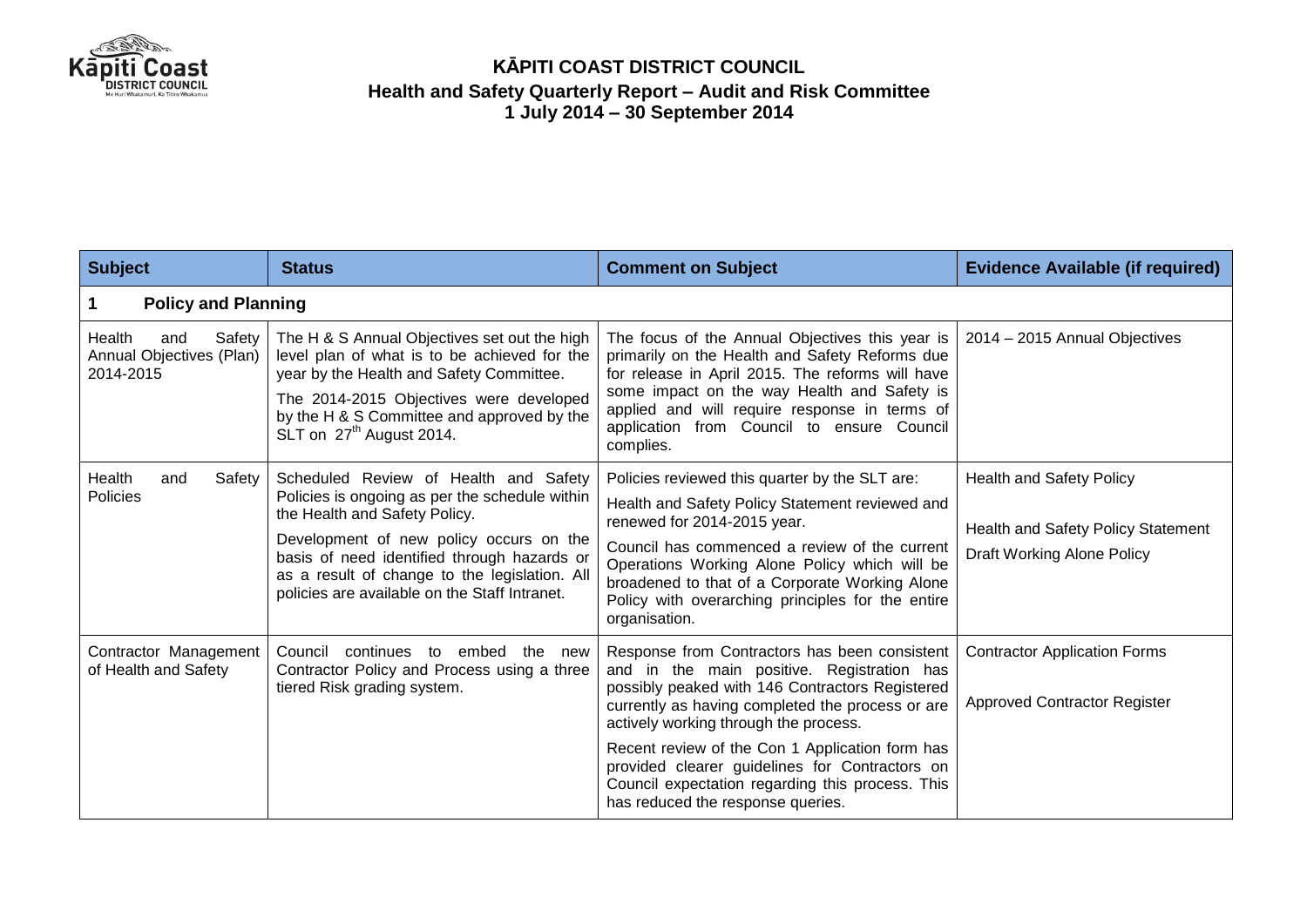

| $\mathbf{2}$<br><b>Delivery</b>                 |                                                                                                                                                                                                                                                                                                                                                                                                                                                                                                                |                                                                                                                                                                                                                                                                                                                                                                                                                                                                                                                                                                                           |                                                                                                                                    |
|-------------------------------------------------|----------------------------------------------------------------------------------------------------------------------------------------------------------------------------------------------------------------------------------------------------------------------------------------------------------------------------------------------------------------------------------------------------------------------------------------------------------------------------------------------------------------|-------------------------------------------------------------------------------------------------------------------------------------------------------------------------------------------------------------------------------------------------------------------------------------------------------------------------------------------------------------------------------------------------------------------------------------------------------------------------------------------------------------------------------------------------------------------------------------------|------------------------------------------------------------------------------------------------------------------------------------|
| Hazard<br>Management<br>and Review<br>incident. | Each site holds a significant Hazard Register<br>specific to that site which is reviewed by both<br>the Managers and the Committee on an<br>Annual basis and following every significant<br>Hazard reporting has remained at a low level.<br>This is not to say hazards are not identified,<br>there is clear evidence to say Council<br>employees manage hazards and put solid<br>solutions in place to resolve the issues. It is<br>the reporting data only that requires further<br>work and clarification. | A full annual review of all 16 site hazard registers<br>has been completed by the Health & Safety<br>Committee and Site Manager and communicated<br>to employees. All are available on the Staff<br>Intranet.<br>Council has logged one Notifiable Serious Harm<br>event with Worksafe NZ this quarter for a fall<br>incident sustained by an elderly customer visiting<br>the Waikanae Library when arising from her chair<br>and stumbling against Library equipment. The<br>Customer sustained a fractured shoulder joint<br>and was transferred to Hospital. Surgery not<br>required. | Site Significant Hazard Registers<br>$2014 - 2015$<br>Waikanae Library Hazard Register<br>$2014 - 2015$<br><b>Statistical Data</b> |
|                                                 |                                                                                                                                                                                                                                                                                                                                                                                                                                                                                                                | Whilst the hazards identified in the report were<br>not the cause of the event, they contributed to the<br>level of injury.                                                                                                                                                                                                                                                                                                                                                                                                                                                               |                                                                                                                                    |
|                                                 |                                                                                                                                                                                                                                                                                                                                                                                                                                                                                                                | Hazards have since been removed eliminating<br>any further harm. The Hazard Register for<br>Waikanae Library addresses the hazard controls<br>for falls, slips and trips.                                                                                                                                                                                                                                                                                                                                                                                                                 |                                                                                                                                    |
|                                                 |                                                                                                                                                                                                                                                                                                                                                                                                                                                                                                                | Communication has been effective with the<br>reporting of Hazards increasing and data<br>captured within the vault data base.                                                                                                                                                                                                                                                                                                                                                                                                                                                             |                                                                                                                                    |
|                                                 |                                                                                                                                                                                                                                                                                                                                                                                                                                                                                                                | Analysis of the information captured will continue<br>to be reported on monthly the H & S Committee<br>and quarterly to the Senior Leadership Team                                                                                                                                                                                                                                                                                                                                                                                                                                        |                                                                                                                                    |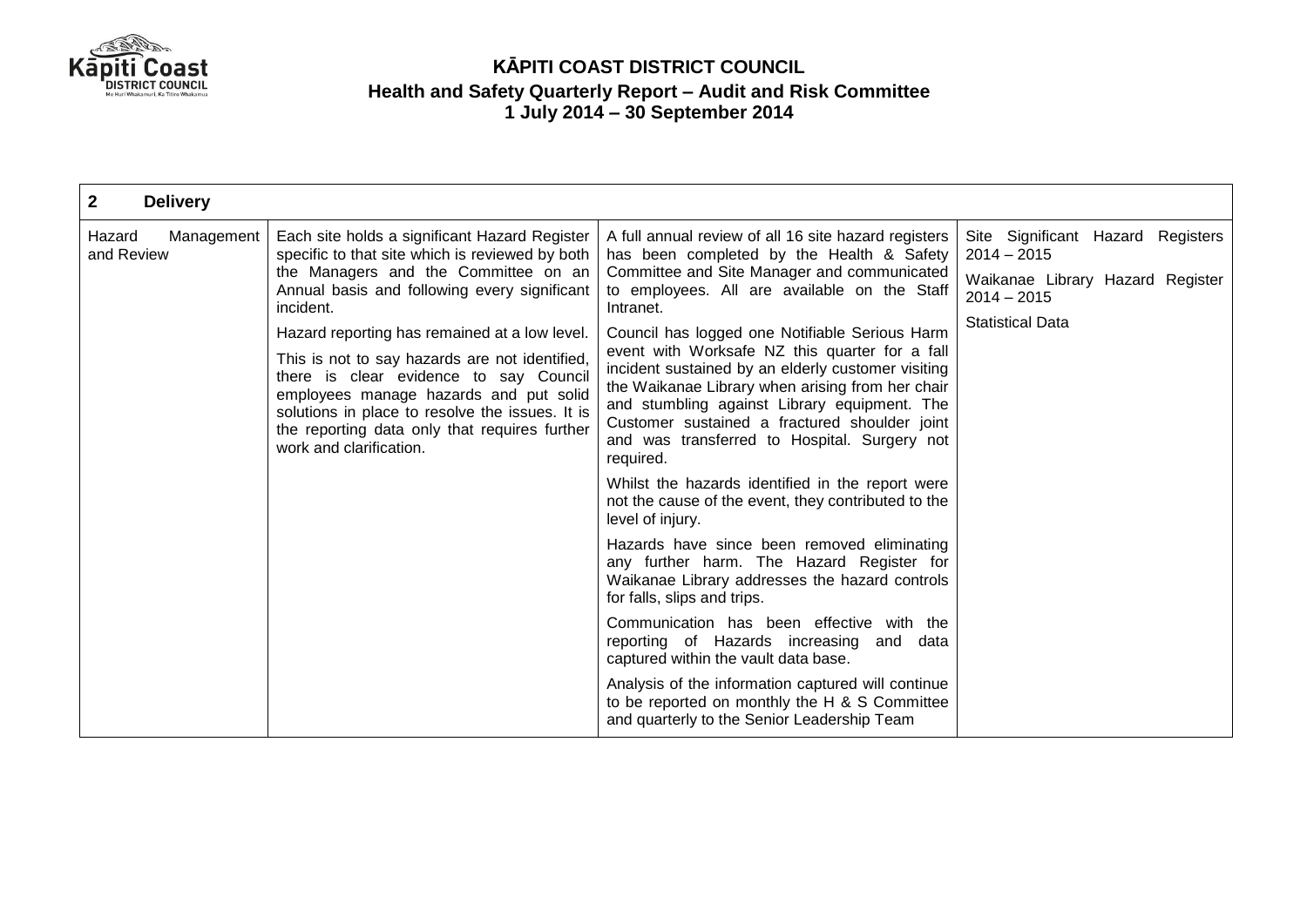

| Health<br>Safety<br>and<br><b>Expertise and Training</b> | The H & S Reforms require an organization<br>to have a plan in place for the education of<br>Health and Safety representatives that will<br>allow them to participate to the highest level<br>and be of most value.                                                                                                                                                                                                                                                                       | Council is in the process of developing Job<br>Descriptions for all Health and Safety Committee<br>Members that will outline the requirements of<br>their roles and a plan for how they will achieve<br>these.<br>be developed in conjunction with the<br>To<br>introduction of the new Worker Participation<br>process.                                                                                                                          | Training records                                        |
|----------------------------------------------------------|-------------------------------------------------------------------------------------------------------------------------------------------------------------------------------------------------------------------------------------------------------------------------------------------------------------------------------------------------------------------------------------------------------------------------------------------------------------------------------------------|---------------------------------------------------------------------------------------------------------------------------------------------------------------------------------------------------------------------------------------------------------------------------------------------------------------------------------------------------------------------------------------------------------------------------------------------------|---------------------------------------------------------|
| Worker participation                                     | Worker Participation replaces the current<br>Employee Participation agreement for the<br>application of H & S within Council and<br>comes into effect April 2015.<br>Worker<br>Participation<br>is is<br>essentially<br>collaboration between Managers and workers<br>and encourages the input of staff into the<br>management of health and safety through<br>workplace committees. The draft legislation<br>provides guidelines for how they see Worker<br>Participation being applied. | There is less focus on Union involvement in<br>defining the parameters for H & S within an<br>organisation and a significant increase in worker<br>participation for Health and Safety Management.<br>Collaboration between Managers and Workers<br>will be the new focus for all H & S matters.<br>Council is beginning to develop strategies for how<br>this can be applied internally and is working<br>towards implementation Feb/March 2015. | Draft H & S Legislation                                 |
| <b>Internal Audit Process</b>                            | H & S Audit currently carried out within the<br>Operation areas on a monthly basis.<br>Draft Templates underway for Corporate H &<br>S audit process along with schedules.                                                                                                                                                                                                                                                                                                                | An internal audit process will monitor the practical<br>application of the H & S policies and procedures<br>and identify areas of risk.<br>Audit data will be collated in the Vault H & S data<br>base and reported to the H & S Committee on a<br>monthly basis and to SLT each quarter. Expected<br>time frame for schedule to commence is Feb/Mar.                                                                                             | <b>Draft Audit Templates</b><br>Draft H & S legislation |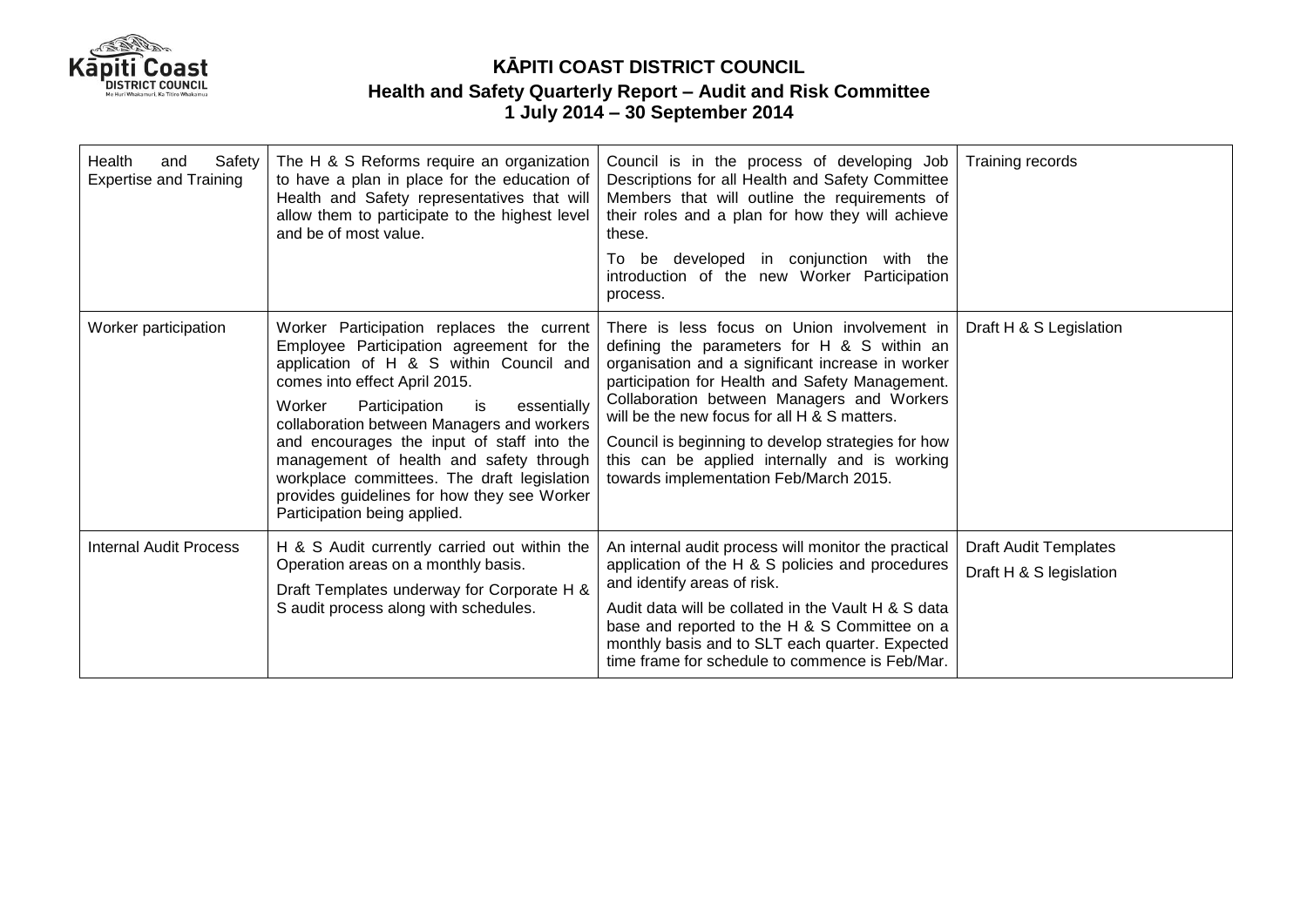

| 3<br><b>Monitoring for Wellness</b> |                                                                                                                                                    |                                                                                                                                                                                                                                                                                                                                                                                                                                                                                                                                                                                                                                                   |                                                                                 |
|-------------------------------------|----------------------------------------------------------------------------------------------------------------------------------------------------|---------------------------------------------------------------------------------------------------------------------------------------------------------------------------------------------------------------------------------------------------------------------------------------------------------------------------------------------------------------------------------------------------------------------------------------------------------------------------------------------------------------------------------------------------------------------------------------------------------------------------------------------------|---------------------------------------------------------------------------------|
| Serious Harm                        | Serious Harm - 1 - Waikanae Library.<br>Elderly Customer sustained fracture shoulder<br>joint following a fall when standing up from<br>her chair. | As stated above, one serious harm event this<br>quarter met the criteria for Serous Harm<br>notification to Worksafe Nz.<br>Worksafe NZ responded that they were satisfied<br>with the Council's internal investigation and<br>subsequent remedies put in place. Worksafe<br>advised on that basis there is no requirement for<br>further investigation. The Notifiable Serious<br>Harm event is now complete.<br>Customer is progressing well.<br>Incident/Accidents for the quarter are consistent<br>with previous quarters<br>Investigations outstanding are awaiting data or<br>action for closure and will be completed 30<br>October 2014. | Investigation Report<br>Worksafe NZ Notification<br>Worksafe NZ Response Letter |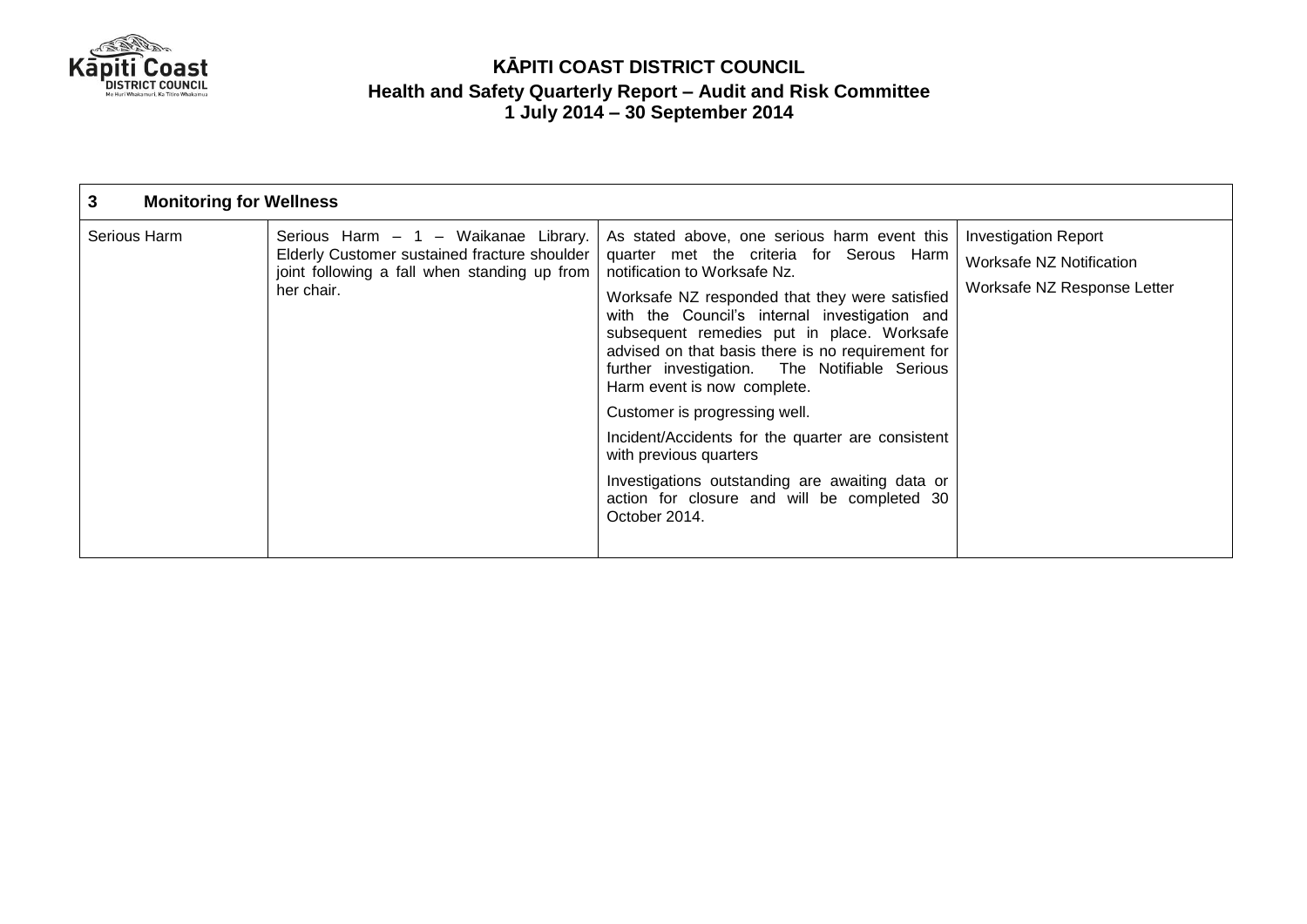

| Incidents/Accidents/Near<br>Misses | <b>Incident Statistical Data</b><br>Incidents<br>18                                                                                                                                                                                                                               | Incident & Accident data remains consistent with<br>previous quarters.                                                                                                                                                                                                                                                                                                        | Injury/Accident Data   |
|------------------------------------|-----------------------------------------------------------------------------------------------------------------------------------------------------------------------------------------------------------------------------------------------------------------------------------|-------------------------------------------------------------------------------------------------------------------------------------------------------------------------------------------------------------------------------------------------------------------------------------------------------------------------------------------------------------------------------|------------------------|
|                                    | 12<br>Accidents                                                                                                                                                                                                                                                                   | Reporting trends continue to improve as does<br>incident investigation completion.                                                                                                                                                                                                                                                                                            |                        |
|                                    | <b>Near Miss</b><br>$\mathbf 1$                                                                                                                                                                                                                                                   | Incidents Investigations with a severity rating of 3<br>or higher are reported to the SLT by Manager<br>and H & S Advisor or H & S Rep.<br>SLT can then determine if the investigation and<br>remedies are relevant and appropriate to the<br>situation or may choose to undertake a<br>Managerial investigation that will widen the scope<br>of information and resolutions. |                        |
|                                    | <b>Illness</b><br>1<br><b>Third Party</b><br>26                                                                                                                                                                                                                                   |                                                                                                                                                                                                                                                                                                                                                                               |                        |
|                                    | Contractors<br>1                                                                                                                                                                                                                                                                  |                                                                                                                                                                                                                                                                                                                                                                               |                        |
|                                    | 59<br><b>Total</b>                                                                                                                                                                                                                                                                |                                                                                                                                                                                                                                                                                                                                                                               |                        |
|                                    | <b>Investigations Completed</b><br>56                                                                                                                                                                                                                                             |                                                                                                                                                                                                                                                                                                                                                                               |                        |
|                                    | 3<br><b>Investigations Underway</b>                                                                                                                                                                                                                                               |                                                                                                                                                                                                                                                                                                                                                                               |                        |
|                                    | All incidents/accidents undergo investigation.<br>An incident severity rating of 1 (insignificant)<br>and 2 (minor) requires investigation by<br>Manager. A rating of 3-5 will result in a<br>Health and Safety Investigation by H & S<br>Advisor or trained H &S Representative. |                                                                                                                                                                                                                                                                                                                                                                               |                        |
|                                    | EAP uptake for this quarter is:                                                                                                                                                                                                                                                   |                                                                                                                                                                                                                                                                                                                                                                               |                        |
|                                    | 6 Sessions                                                                                                                                                                                                                                                                        |                                                                                                                                                                                                                                                                                                                                                                               |                        |
|                                    | 6 Clients<br>11 Hours total.                                                                                                                                                                                                                                                      |                                                                                                                                                                                                                                                                                                                                                                               |                        |
|                                    |                                                                                                                                                                                                                                                                                   |                                                                                                                                                                                                                                                                                                                                                                               |                        |
| Lost Time                          | Data collection continues to improve with the<br>new payroll system that will further assist<br>analysis of health trends.                                                                                                                                                        | Stats remain consistent to previous quarters with<br>no evidence to support Council's sick leave totals<br>are unusual.                                                                                                                                                                                                                                                       | Vault Data             |
|                                    |                                                                                                                                                                                                                                                                                   |                                                                                                                                                                                                                                                                                                                                                                               | Payroll Leave analysis |
|                                    | Work Related leave - nil concerns this<br>quarter                                                                                                                                                                                                                                 | However more detailed analysis is required to<br>understand the health of the organization in order<br>to develop more robust strategies for managing<br>wellness.                                                                                                                                                                                                            |                        |
|                                    | Sick Leave - Data identifies an increase in<br>sick leave taken but that the trends are<br>consistent across the board with evidence<br>supporting a similar region wide response to<br>the same viruses.                                                                         |                                                                                                                                                                                                                                                                                                                                                                               |                        |
|                                    |                                                                                                                                                                                                                                                                                   | The reforms identify that there has been very little<br>Health guidance in the overall HSE framework<br>and is intent on changing this with the proposed<br>reforms.                                                                                                                                                                                                          |                        |